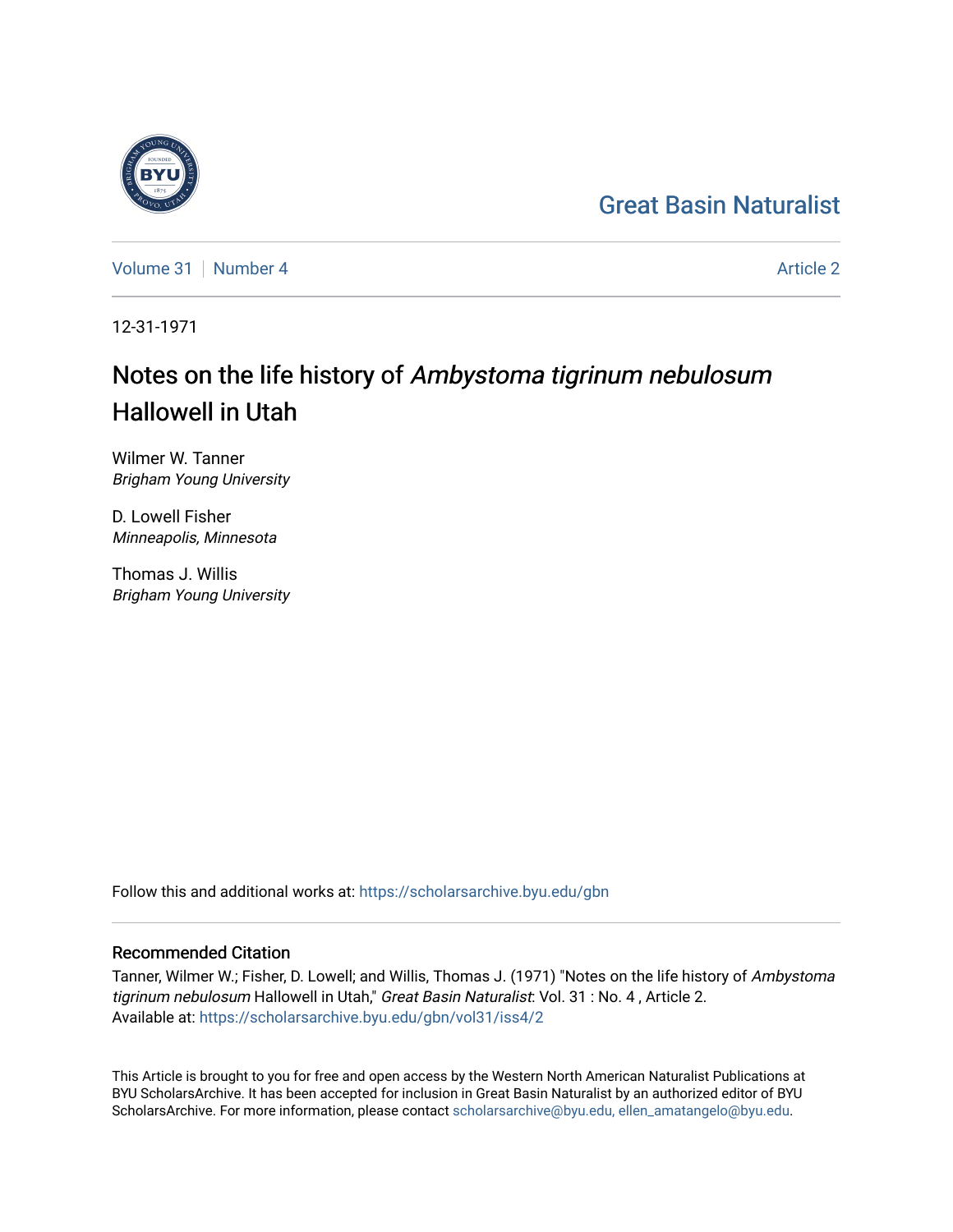### NOTES ON THE LIFE HISTORY OF AMBYSTOMA TIGRINUM NEBULOSUM HALLOWELL IN UTAH

### Wilmer W. Tanner<sup>1</sup>, D. Lowell Fisher<sup>2</sup> and Thomas J. Willis<sup>1</sup>

The early life history of *Ambystoma tigrinum*, as it occurs in Utah and adjoining areas, has long been in need of study. A few studies have been conducted. Dr. V. M. Tanner (1931) provided us with the most important natural history information to date for this salamander. However, he was concerned primarily with its distribution in Utah and its food habits. Skousen (1952) studied the egg and early larval development of only a few eggs but did provide some pertinent information concerning the size of eggs and hatchling larvae. Hamilton (1948) reported the egg-laying habits of this subspecies from Muskee Lake, Colorado. Webb and Roueche (1971) have provided a rather complete life history study for a population of Ambystoma t. mavortium at Taylor Well, approximately 19 miles northeast of Las Cruces, New Mexico.

This study is confined to observations of the eggs, developing larvae, their growth rate, and the dates of their appearance as active larvae. A study of the food habits by means of stomach analysis from larvae and adults and an examination of early embryology will be reported at a later date.

Salamander Lake in Stewart Canyon on the northeast slope of Mt. Timpanogos (Utah) was selected as the study area (Figs. 1 and 2). The ease of access and the fact that it is fed and drained by the ground table water rather than flowing streams made this lake an ideal habitat for a study of larval salamanders.

Data have been gathered by four individuals. Unfortunately, each has been unable to complete the study for lack of time or other reasons. However, all the data available were obtained from Salamander Lake and involve the same breeding population. The data gathered by Skousen were taken in 1950; by Fisher in 1967; and by Willis in 1970-71.

Fisher did not find eggs and his data are primarily concerned with developing larvae and ecological conditions effecting growth.

Willis found the eggs and observed a female as she laid eggs in a large aquarium. Hatching was observed, and the early stages of larval development were studied. With the data from Willis, the life cycle can be generally outlined.

### Eggs and Egg Deposition

The first eggs were secured by Skousen on 26 May. Only two

<sup>&#</sup>x27;Department of Zoology, Brigham Young University, Provo, Utah 84601. <sup>2</sup> 1212 8th Street South, #3, Minneapolis, Minnesota 55414.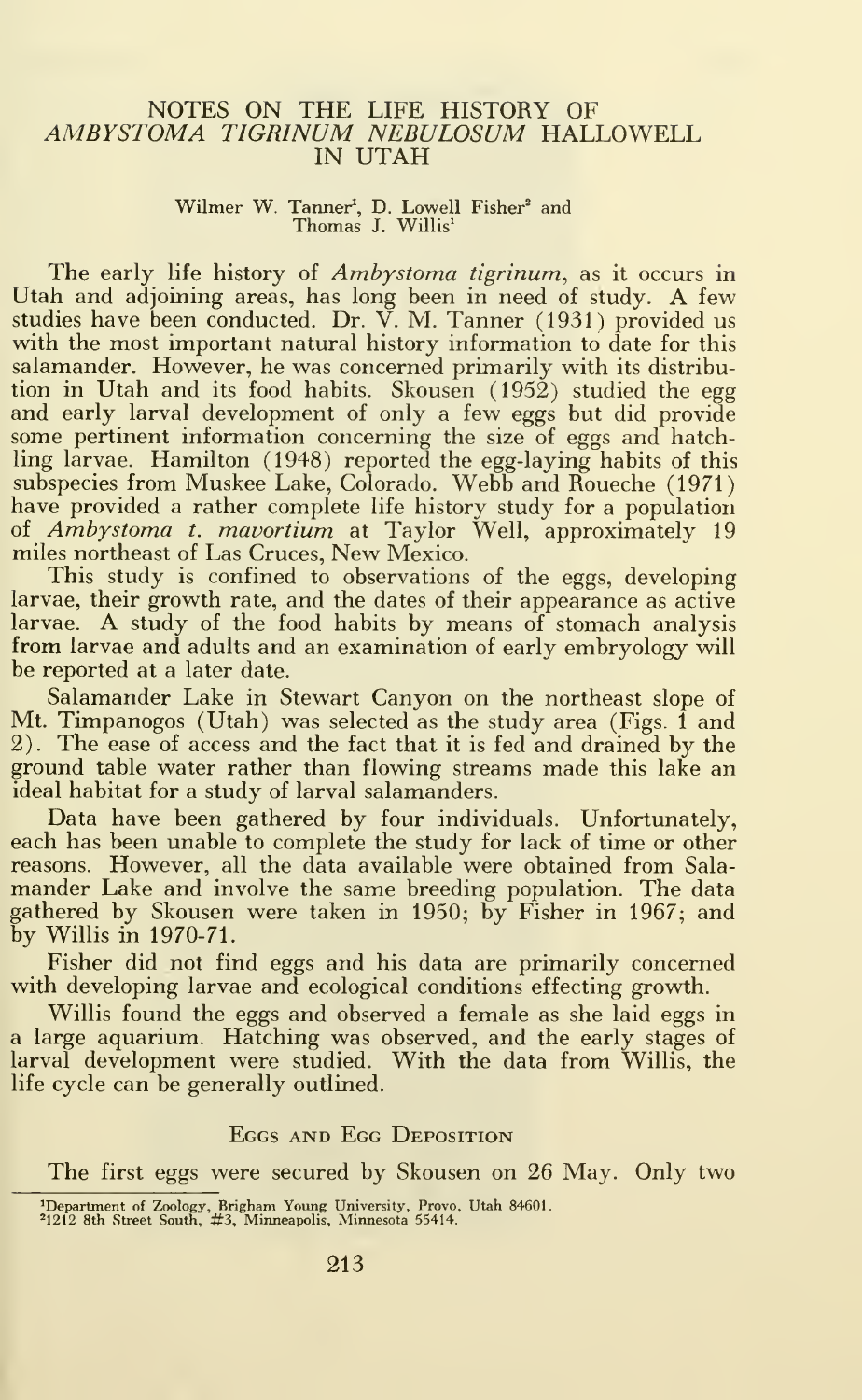



Salamander Lake 8 June 1967, showing the lake at near capacity. Fig. 1.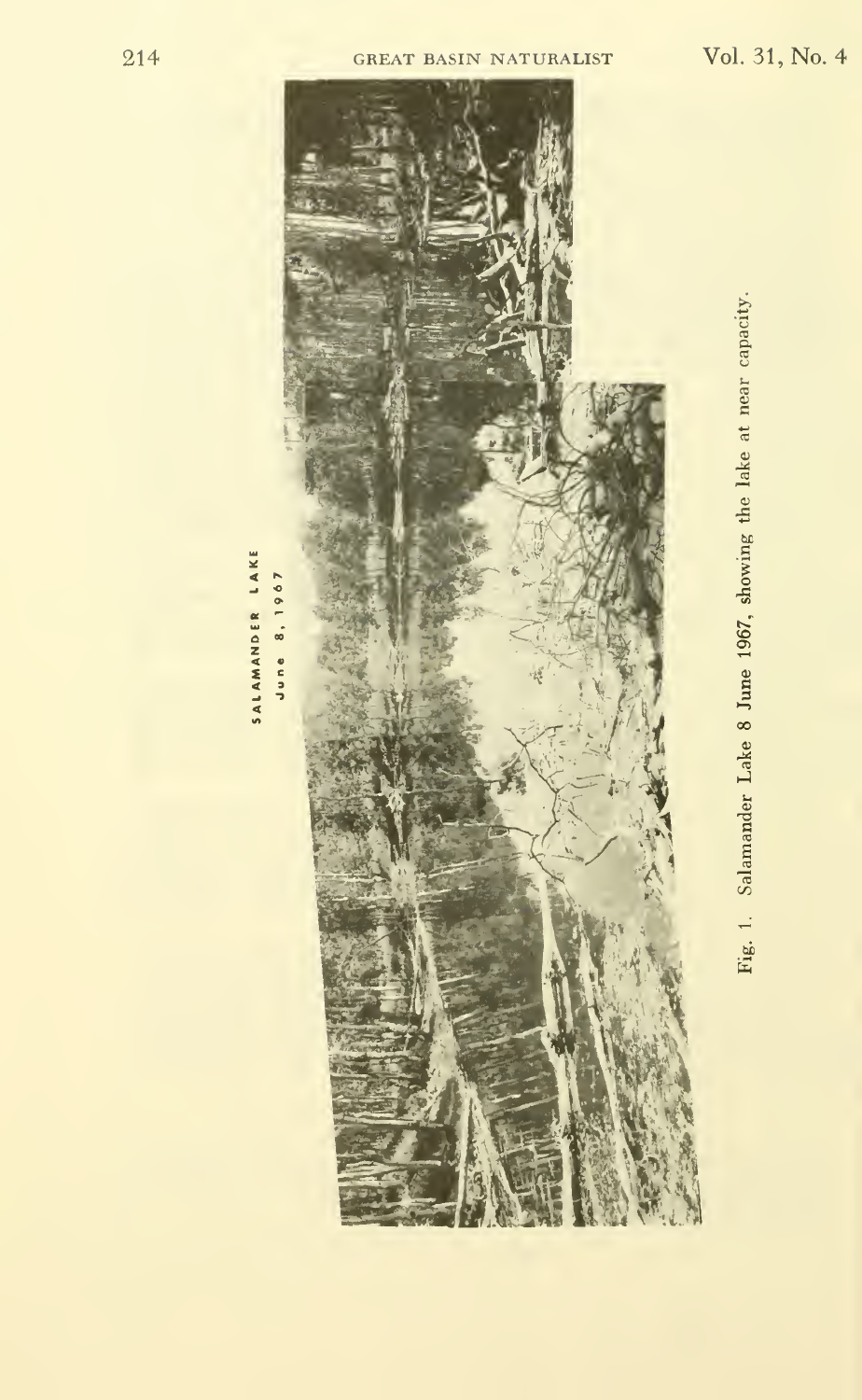SALAMANDER LAKE

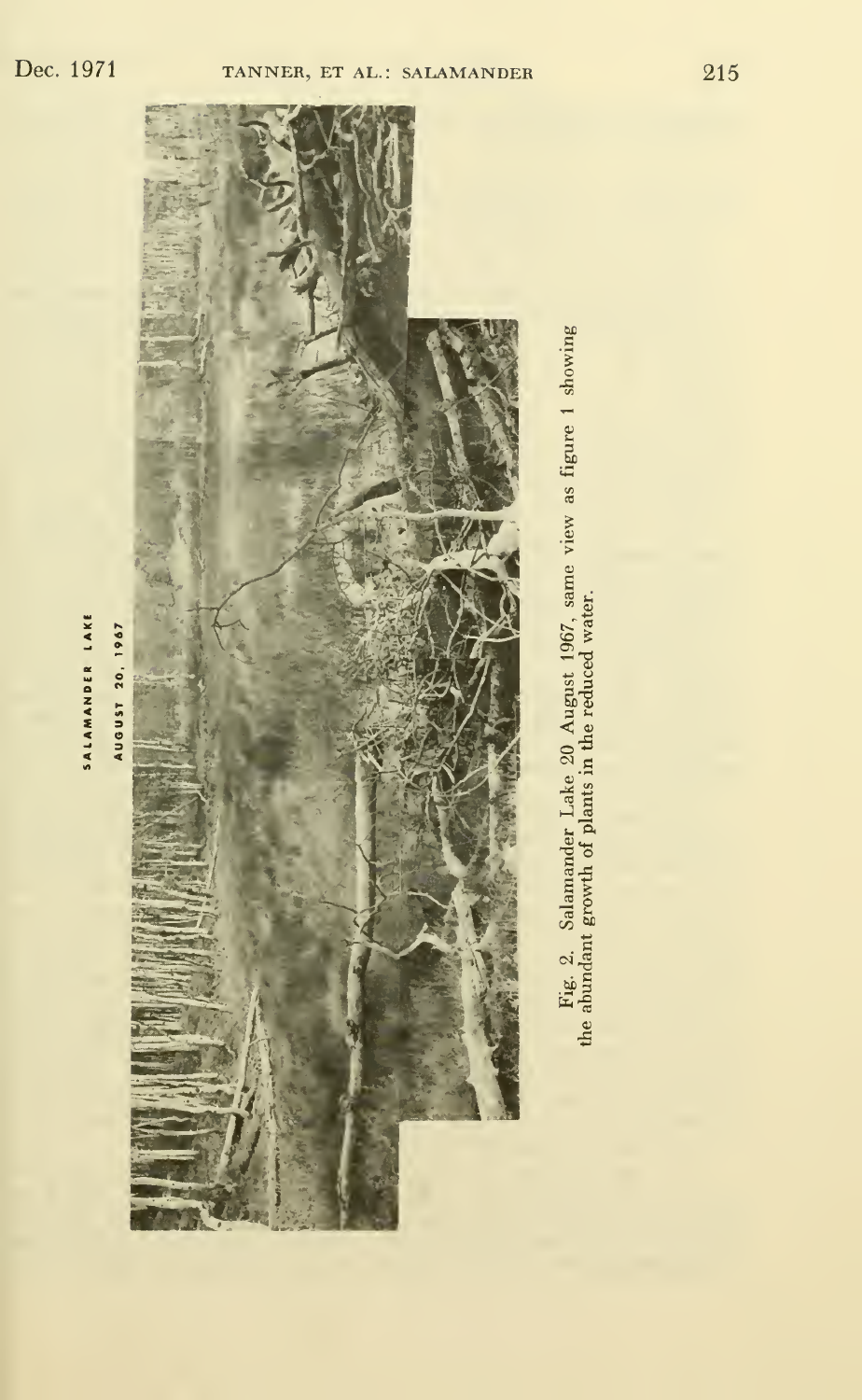| <b>Outer Casting</b> | Envelope I    | Envelope II | Envelope III | <b>Vitellus</b> |
|----------------------|---------------|-------------|--------------|-----------------|
| 9.1                  | 5.1           | 4.6         | 3.9          | $2.2\,$         |
| 8.5                  | $5.4^{\circ}$ | 4.6         | 3.8          | $2.1\,$         |

eggs were measured, and these had the following dimensions (unpublished M.S. thesis):

Willis first visited the lake on 3 May 1971. There was snow in rather large patches near the lake, and it appeared as though the ice had only recently melted. A number of large larvae were present in the lake. Five larvae ranged in size from 77 to 111 mm, total length, and 42 to 60 mm in S-V length. Four adults were seen on 13 May, and, of these, 3 were males and 1 a female. On 15 May, the weather was misty and a light rain continued during the day<br>and into the evening. Apparently the rain stimulated emergence; at least by the next day, 25 adults were counted in the lake.

Eggs have been seen and/or collected by us and other students at Salamander Lake and other nearby locations, however, the observations made by Willis concerning the eggs and oviposition are the most complete. A gravid female  $(98 \text{ mm} \tilde{\text{S}}\text{-V})$  taken on 15 May and placed in an aquarium laid a clutch of eggs on 16 May. The size of the vitellus in 11 of these laid on a small twig had a range in diameter of 1.7-2.5 and averaged 2.12 mm. The average compares well to that of Skousen and to that reported by Webb and Roueche (1971). We found it difficult to measure accurately the dimension of the surrounding envelopes owing to the position of the attached eggs. We did confirm, however, that there was considerably more variation in the diameter of the various envelopes than we noted in the vitellus.

The eggs were laid singly or deposited in pairs or in strings ranging in numbers from 3-4 to as many as 15 in one linear string. Eggs are laid on either floating or submerged twigs, rocks, or on the stems of growing vegetation. In all instances, the eggs were attached to an object. We saw none that were floating free or were loose on the bottom of the lake or the aquarium. We note that there were no egg clusters. Each egg, as it is laid, is attached by the outer gelatinous layer to the object on which it is laid. The observations of Willis indicate that each egg is laid separately, that is the female possesses the ability to produce one egg at a time and to place it on the object selected for its deposition. The fact that more than one egg was laid, and that they may occur in rows, seems to be coincidental to the fact that egg laying, and where each egg is deposited, is controlled by the female. This allows her to distribute the clutch in many areas throughout the lake.

The eggs hatched on 22 May, beginning at approximately 3:00 PM and continued until 8:00 PM, 155 hours from the time they were laid. The water in the aquarium was maintained at approximately 19 C (room temperature). Skousen reports 2-3 weeks from the time eggs were laid in the lake until hatching, and Webb reports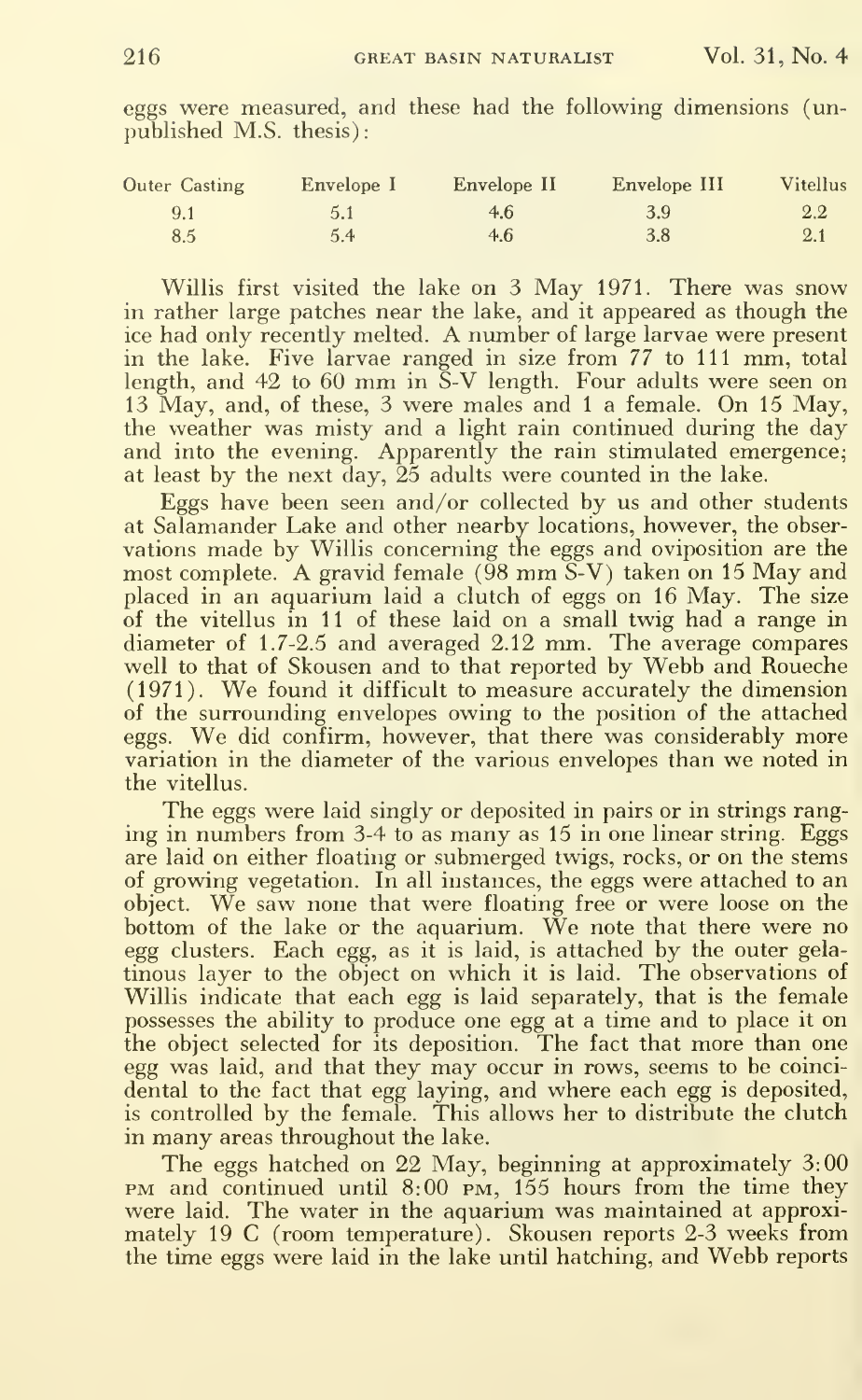204 hours (8.5 days) in the laboratory at 25 C for the New Mexico population.

A series of <sup>24</sup> hatchlings (May 1971) were preserved and measured soon after they had been freed from the gelatinous egg mass. They ranged in size from 9.1 to 13.6 mm and averaged 11.9 mm. At this early stage, the larvae are distinctly tadpolelike, having a large head, three pair of external gills, well-developed black eyes, but without legs and with little pigmentation. The front legs appear in larvae 17 to 20 mm in total length. Hind legs were not seen in larvae less than <sup>25</sup> mm long.

### LARVAL GROWTH

During the summer of 1967 (June through August), Lowell Fisher studied the larvae at the lake. Larvae were obtained from the lake by means of a large aquatic insect net with a one-foot-square opening and all specimens were preserved immediately in 10 per cent formaldehyde.

The total length of all larvae were taken in millimeters and placed on a graph for comparison. Temperatures of water and air were recorded. The precipitation data were supplied by Mr. E. Arlo Richardson—the weather bureau climatologist of the Department of Soils and Meteorology at Utah State University, Logan (Fig. 3).

The first larvae of the summer were taken on 2 July. Weekly collections were then made until the end of August. The sudden appearance of small new larvae on 30 July presented an interesting but perplexing problem. Comparisons between the newly hatched larvae and rainfall data indicated a distinct correlation between precipitation and breeding times (Fig. 4). The egg-laying to hatching time of two weeks as reported by Skousen (1952), and the rainfall data from Richardson, seemingly provide the solution (Fig. 5). It was also noted that the only appearance of adults during the sum-



Fig. 3. Precipitation from <sup>1</sup> June 1967 to 31 August 1967, taken from the records of the National Forest Weather Station a short distance from the lake.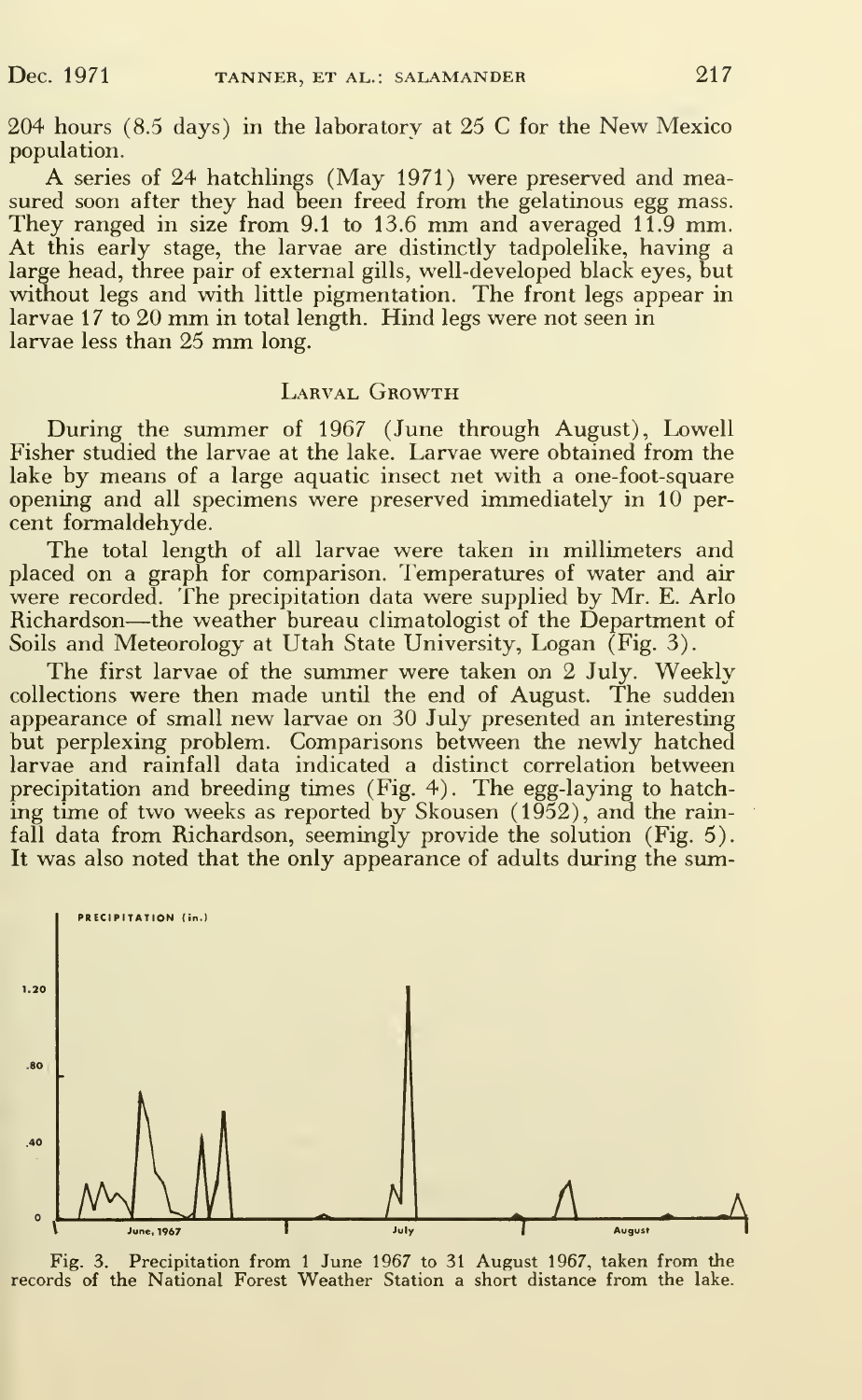

Fig. 4. Air and water temperatures recorded for July and August 1967. These represent daily recordings taken by Fisher at the lake.

mer seemed to occur immediately following a heavy rainstorm. Days in which rainfall exceeded one-fourth inch invariably resulted in adult salamanders being found in the swimming pool of the Brigham Young University Family Camp located two miles south of Salamander Lake. Adults were found in the pool at no other time.

We also noted that those larvae appearing on <sup>30</sup> July had an accelerated growth rate as compared to those hatched in June (Fig. 6). This we assume resulted because the water temperature was approximately 4 C warmer than in preceding weeks and remained warm for approximately two weeks after their appearance (Fig. 4). There was also a greater increase in vegetation and aquatic arthropods. Such factors are, we believe, the primary factors responsible for the rapid rate of development.

Apparently, heavy rain during the spring, summer, or fall months serves as a breeding stimulus to Ambystoma tigrinum. It is not unusual in Utah to find larvae of different ages in the mountain ponds and lakes. An entry in <sup>a</sup> field book (Tanner, 1938) indicates this size differential in several lakes on the SE rim of the Aquarius Plateau in late June. Such reproductive habits are seemingly ap propriate for desert habitats where rains come irregularly. We note that tiger salamanders in Utah usually breed (lay eggs) at least once each year, usually in the spring.

In those individuals undergoing metamorphosis, it was observed that the general body appearance was changed and they appeared smaller—although total length was not substantially reduced. Upon removal of the stomach, it was noted, without exception, that the stomach was completely empty and appeared in a generally contracted condition. The stomachs of nonmetamorphosing individuals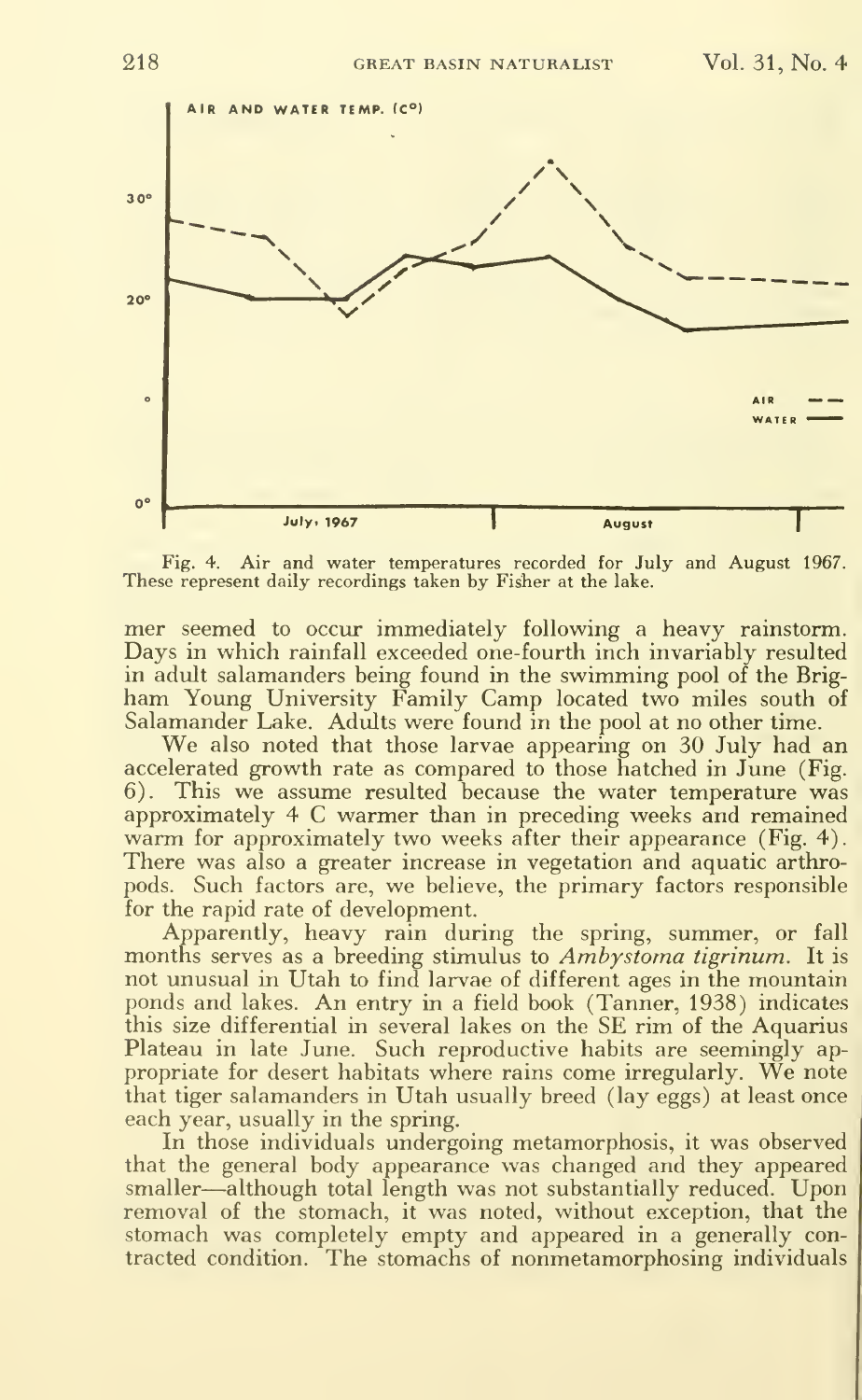Dec. 1971



Fig. 5. Representative sizes of larvae as they appeared on (a), 30 July 1967, and (b), a second series as they appeared on 6 August 1967.

of the same collection contained food. It is evident that the larval forms do not feed, or do so sparingly, during the more active stages of metamorphosis. This is perhaps the result of the reabsorptions of the large dorsal and ventral fins of the tail and perhaps other organs. We estimate, on the basis of our collecting data for <sup>1967</sup> (Fig. 6),

that approximately 50 percent of the individuals were metamorphosed by the end of August. After a final exhaustive collection on October 11, only 3 larvae could be found in the entire lake. Under a log by the side of the lake, <sup>1</sup> small metamorphosed individual was also found. Most of the larvae seem, therefore, to complete metamorphosis by the end of one summer and to overwinter as young adults. Because weather conditions vary from year to year, we might expect considerable variation in the percentage of larvae that actually meta-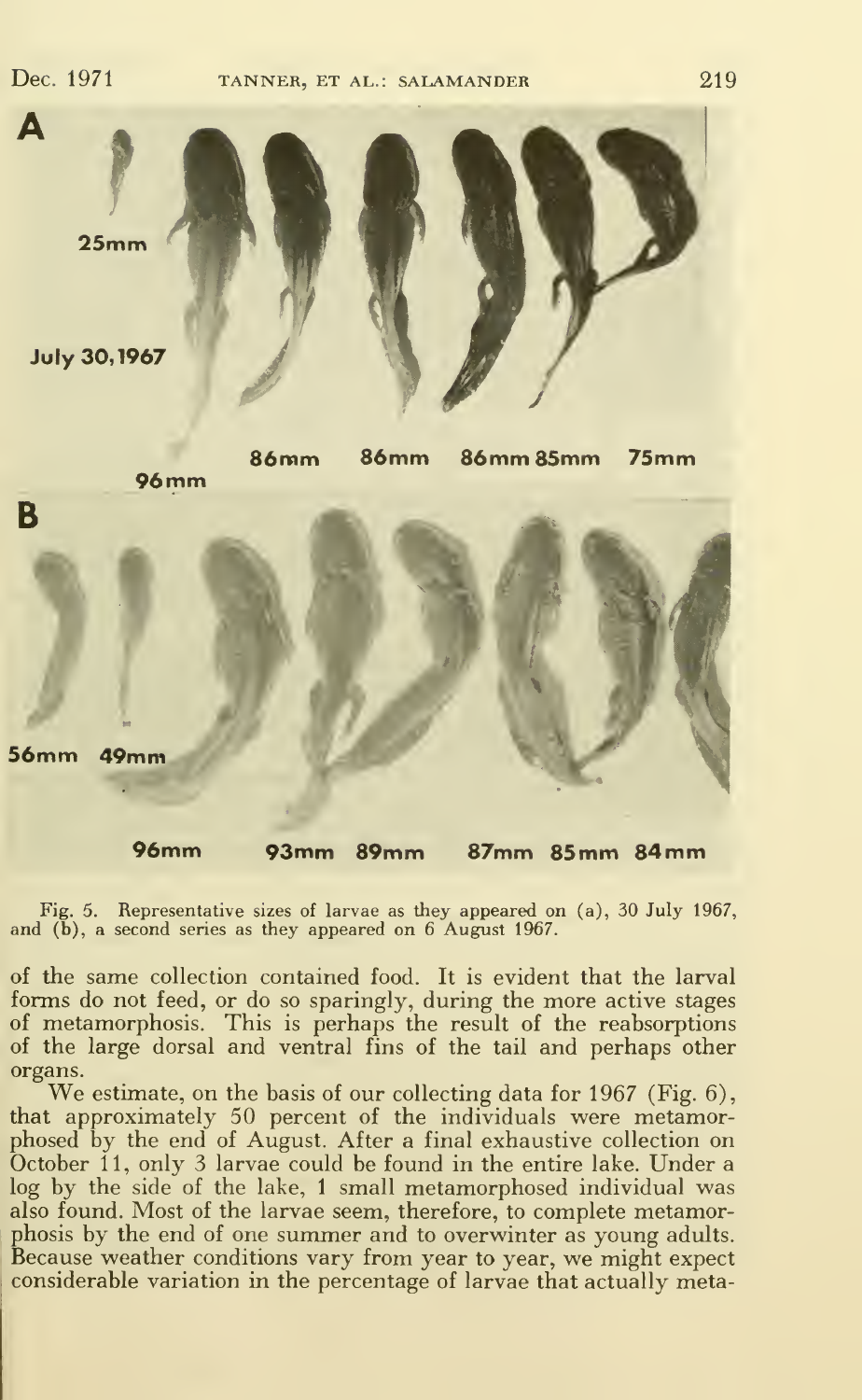

Fig. 6. Growth rates of the two age groups as they appear from July through August and into September.

morphose each year. In the spring of 1971, 5 large larvae were in the lake when it was first visited on 3 May. In 1970, large larvae were seen in the lake on 15 September, and, on 26 September, 10 larvae and 5 newly metamorphosed adults were found. The adults were only recently out of the small pond of murky water. They still had "gill buds" to indicate a recent transformation. The larvae were small and showed no signs of metamorphosis. There was only a small puddle of water remaining, an environmental hazard, which undoubtedly put stress on mature larvae to transform and results in the destruction of later generations whose morphological development is not complete. Only occasionally does this lake dry up, and it is obvious that late breeding occurring in August may result in young larvae unable to complete their growth before cold weather retards their development. Such larvae are carried over to the next spring if sufficient water is available; however, they do not occur in large numbers as compared with July of most years. Our observations indicate that heavy rains during the summer do trigger a breeding response on the part of a few adults after the main spring breeding season has passed. Such occasions provides two or more generations of larvae per year, some of which may not reach maturity until the next spring or summer.

Growth rate as indicated in figure 6 is dependent on several factors. Included among these are such items as: (1) An early or late spring permitting spawning at an early date. We note that snow and ice do not leave the lake at the same time each spring. In some cases there may be <sup>a</sup> time differential of three to four weeks. (2) Temperature variations resulting from cool, wet springs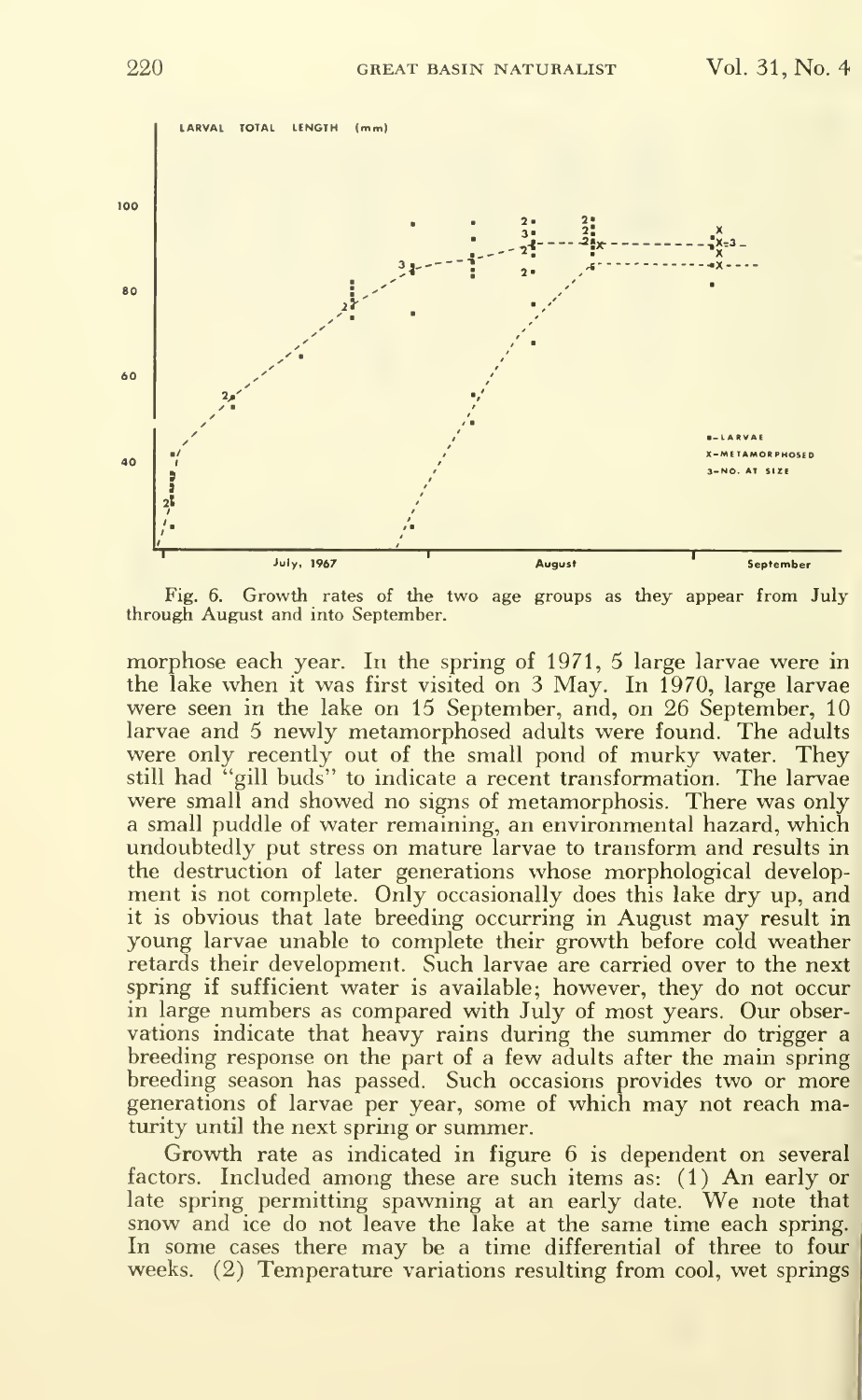hold the temperatures down until later in the summer. Growth of larvae, as indicated, seems to be greatest during that part of the summer when water temperatures are greatest  $(25 \text{ C})$ . In 1967 such a temperature occurred from mid-July to mid-August. However, this may also be modified if heavy rains persist during the months of July and August. (3) Salamander Lake is in a small basin and the accumulating water comes primarily from melting snow which had accumulated in drifts during the winter. If, therefore, large drifts are present, the cold runoff water retards the warming of the lake. (4) Weather conditions which would provide for an early development of aquatic growth would increase the food items available. We suspect that the abundance of food as well as favorable temperatures were responsible for the rapid growth of larvae hatched in July 1967.

We have not observed the extensive cannibalism in this population reported by Burger (1950) for a population in the Gothic area of Gunnison County, Colorado. We have not made extensive studies of food eaten, but have seen only a few instances of predation. Burger also projects a hypothesis that larvae require more than one growing season before metamorphosis occurs. It may be that the Gothic population at 8,000-10,000 ft would not have adequate time to mature, whereas the Salamander Lake population in Utah at about 7,000 ft does mature. We suspect, however, that what we have observed also occurs in Colorado—namely, that summer rains trigger late spring or summer breeding, which provides larvae of two sizes in the same pond. We also believe that overcrowding may result in cannibalism. We have not experienced <sup>a</sup> large larval population in any of the Utah ponds or lakes which has resulted in obvious cannibalism. In fact, during our extensive efforts in 1967, larvae were at times difficult to find in the heavy plant growth.

We have not found neotenic larvae thus far in any population of A. tigrinum in Utah. Axolotls do occur in tigrinum populations and one of us (Tanner) has either seen or collected such individuals from western Kansas and a pond near Shumway, Arizona. During the past 30 years, many populations have been observed throughout phenomenon cannot occur in the populations of the subspecies nebulosum but, rather, surmise that neoteny occurs where climatic and biotic factors do not place a heavy stress on the developing larvae. In desert or cold mountain habitats, periodic droughts limit the available aquatic habitats or destroy them. Cold weather, in which ice and snow reduce activity, limits or certainly circumscribes the activity of larvae. Such weather conditions reduce food production and may tend to reduce the cover normally found in <sup>a</sup> flourishing pond. Such stresses seemingly demand that larvae grow rapidly and metamorphose in order to escape from the rigorous and changing aquatic habitat. In contrast, a more uniform habitat such as those occurring in less variable climates are not placed under such stresses and can survive with equal success in the larval stage. We believe that such reasoning is plausible and may help to explain